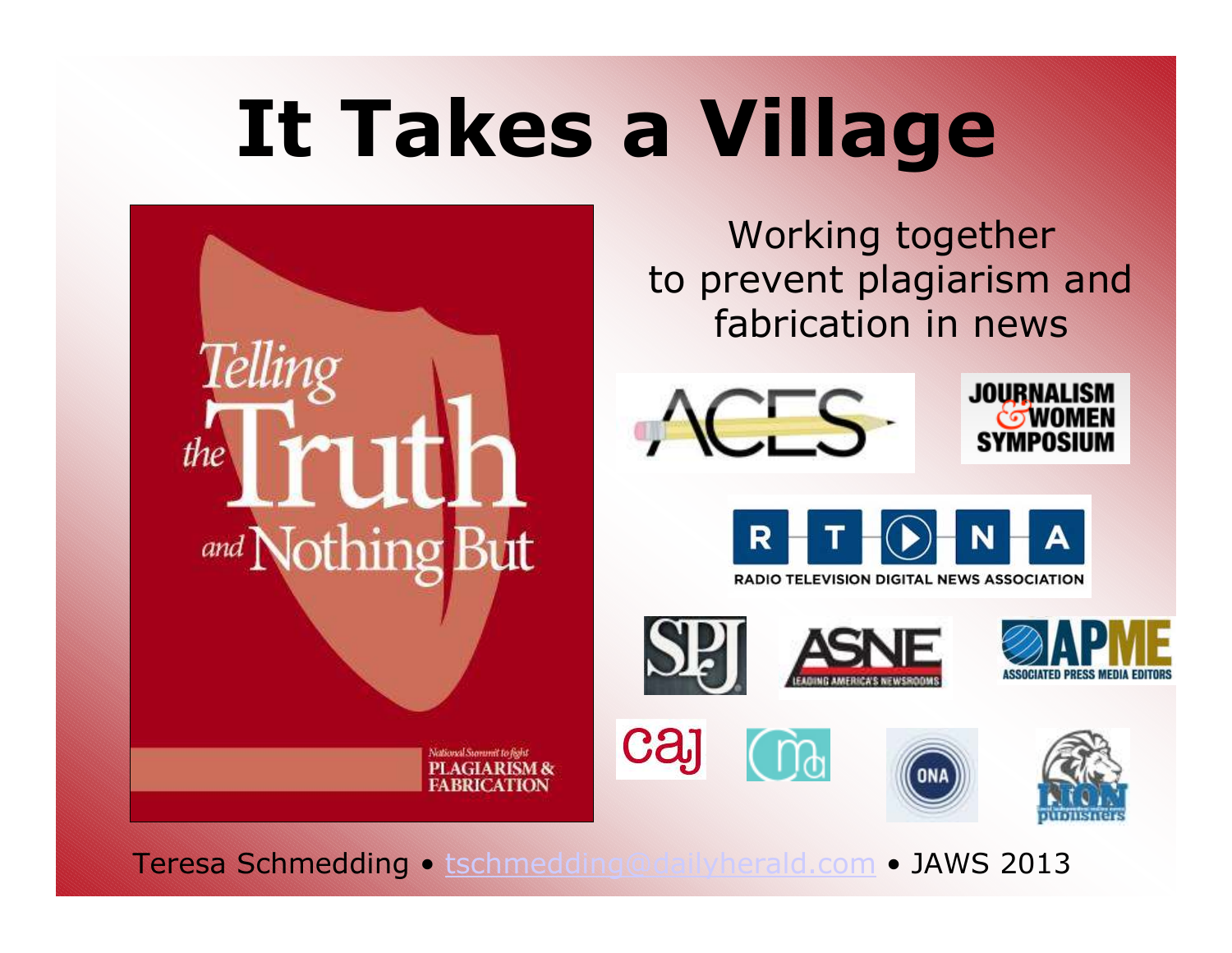# **Committee members**

- • **Steve Buttry,** director of community engagement and social media for Digital First Media and Journal Register Co., ONA representative
- •**Maria Cianci**, a managing editor at Yahoo!
- • **William G. Connolly,** retired in 2001 as a senior editor of The New York Times
- • **Mike Farrell,** associate professor in the School of Journalism andTelecommunications at the University of Kentucky
- **Pam Fine,** Knight Chair for News, Leadership and Community, a •professor of journalism at the University of Kansas, ASNE board member.
- •**Steve Fox, University of Massachusetts at Amherst journalism** faculty
- **Henry Fuhrmann,** an assistant managing editor at The Los •Angeles Times
- • **Bob Heisse,** is executive editor of The State Journal-Register in Springfield, Ill., regional editor for GateHouse Media in Illinois, immediate past president of the Associated Press Media Editors
- •**Margaret Holt,** standards editor at The Chicago Tribune
- • **Jan Leach,** associate professor in the School of Journalism andMass Communication at Kent State University
- **Norman P. Lewis, assistant professor of journalism at the** •University of Florida
- • **Teresa Schmedding,** deputy managing editor/digital operations of the Daily Herald Media Group in suburban Chicago, president of the American Copy Editors Society
- *Nancy A. Sharkey, professor of practice in the School of*  •*Journalism at the University of Arizona*
- • **Travis Siebrass,** the assistant news editor/digital at the Daily Herald Media Group in suburban Chicago
- **Craig Silverman,** an adjunct faculty member at the Poynter<br>Institute an award winning journalist and the founder/editor •Institute, an award-winning journalist and the founder/editor of Regret the Error
- •**Jim Slusher,** assistant managing editor for opinion, the Daily Herald Media Group in suburban Chicago
- **Dylan Smith,** the editor and publisher of TucsonSentinel.com, obvious of the board of the Local Independent Online News •chairman of the board of the Local Independent Online News Publishers
- **Patrick Smith,** an online editor at The Omaha World-Herald in •Nebraska
- **Nicole Stockdale,** the assistant editorial page editor for The •Dallas Morning News and editor of the Sunday opinion section, Points
- • **David Swartzlander,** assistant professor of journalism and the Journalism Department chairman at Doane College in Nebraska, president of the College Media Advisors
- **Amy Tardif,** station manager and news director at WGCU FM •in Southwest Florida, RTDNA representative
- *Fara Warner, editorial director, business, technology and*  •*entertainment group, at AOL*
- **Mark Willis,** journalist with Sirius-XM Satellite Radio, RTDNA •representative
- **Stacey Woelfel,** associate professor at the University of Missouri<br>Sobool of Journalism and the news director for KOMU TV •School of Journalism and the news director for KOMU-TV
- **Kent Zelas,** a blog editor with the AOL Huffington Post Media<br>Croup •Group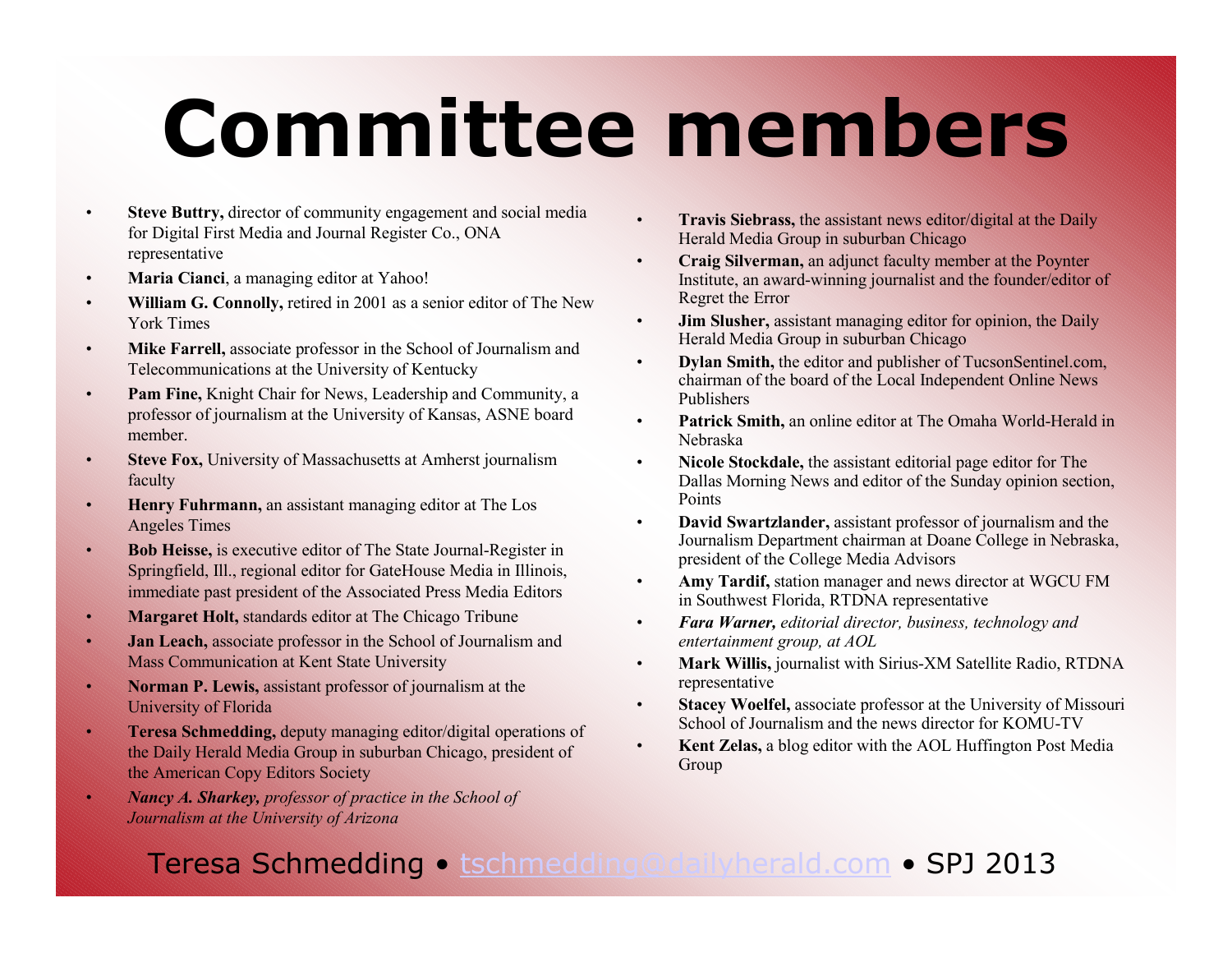#### Plagiarism by full-timers at daily, professional U.S. news organization, 1997 to 2012

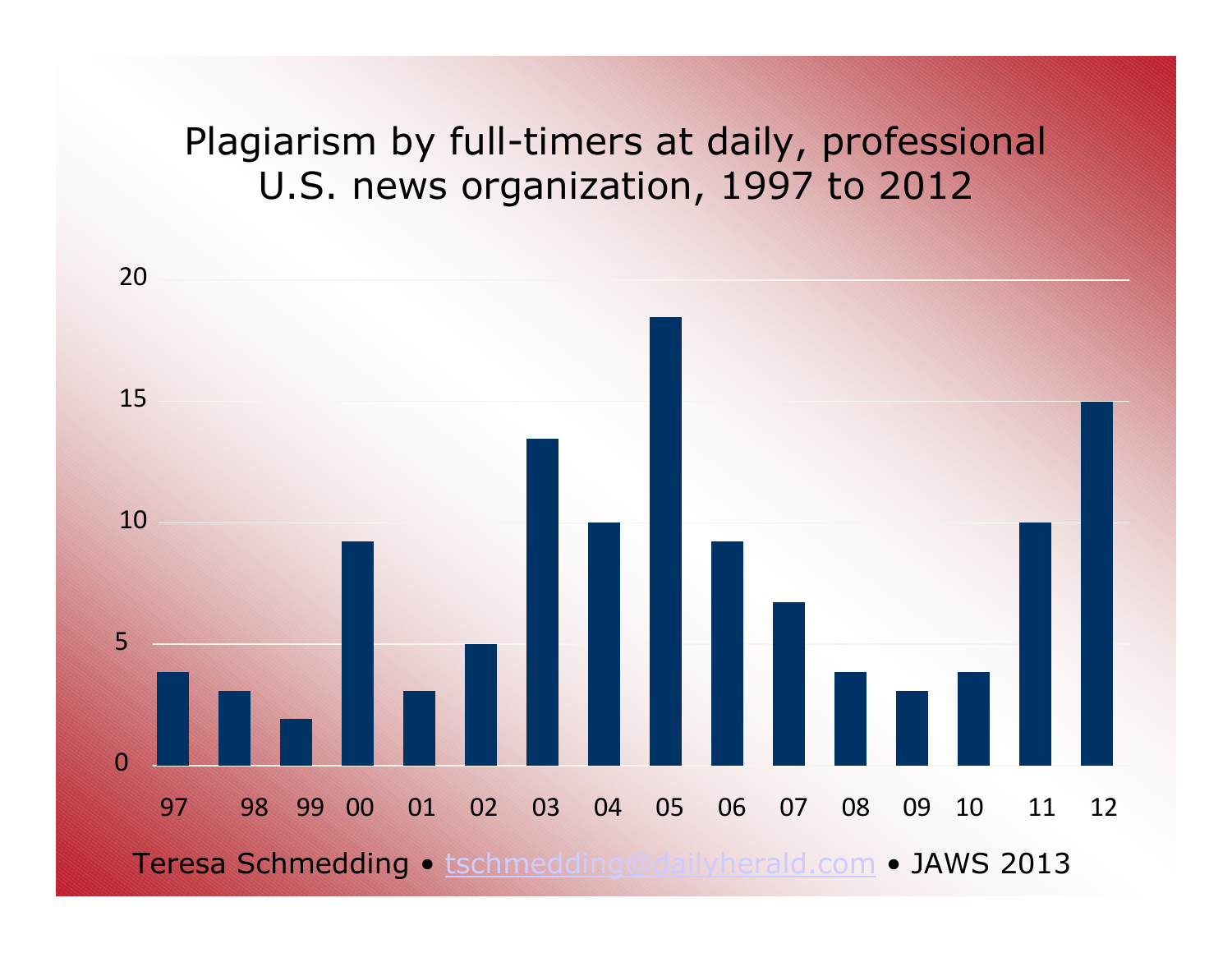# **Key findings**

- $\bullet$ Plagiarists blame pressure
- $\bullet$ Inadequate rules a problem
- $\bullet$ Cut/paste mentality
- $\bullet$ No evidence problem is greater<br>among inexperienced y veteran among inexperienced v. veteran or small v. large organizations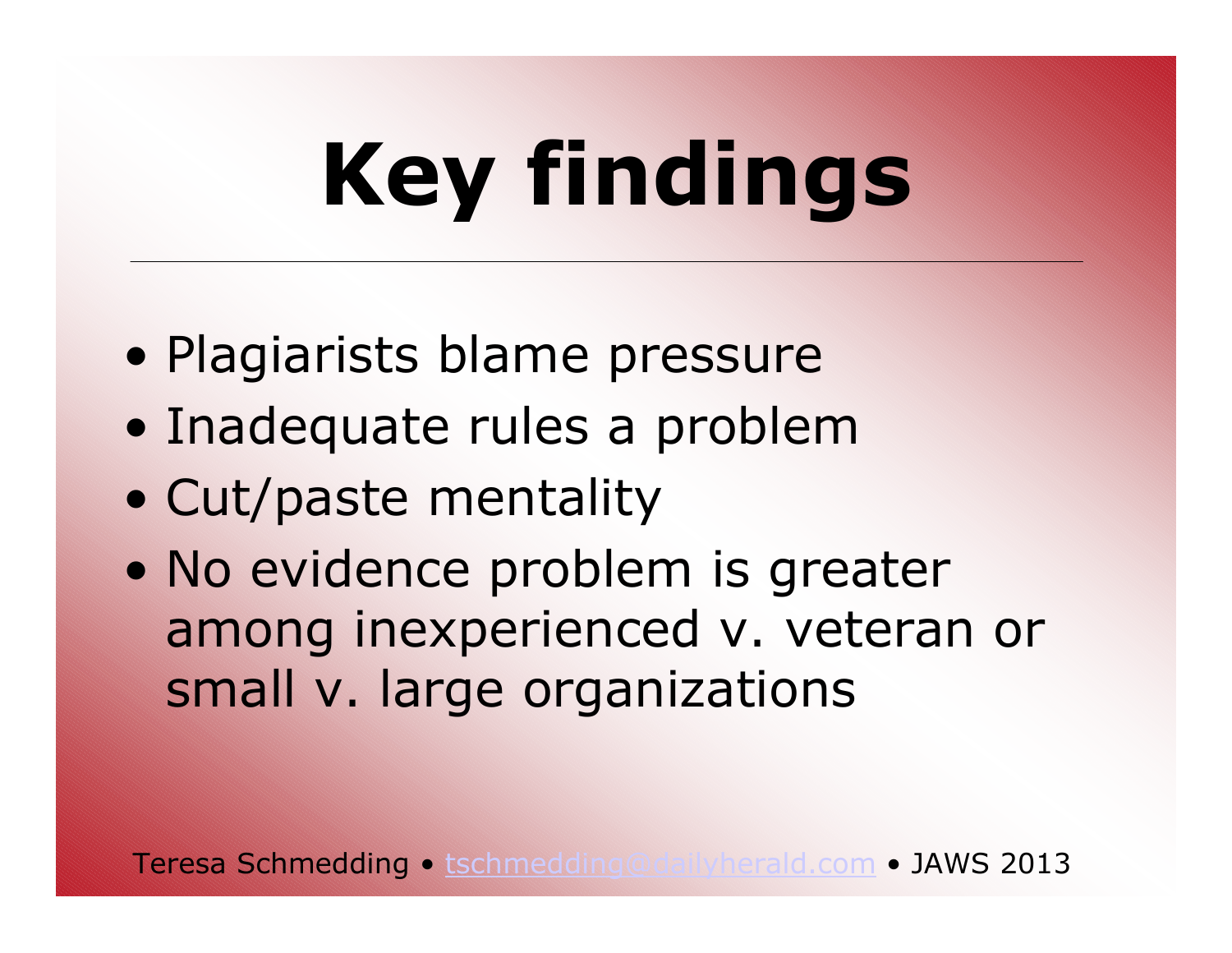### Inadequate rules

- Newsroom policies often clear that<br>• plagiarism is wrong but do not plagiarism is wrong, but *do not*
	- –Outline prevention steps or policies on<br>sourcing and attribution sourcing and attribution
	- –Spell out how the news organization will<br>deal with an incident or discinline an deal with an incident or discipline an offender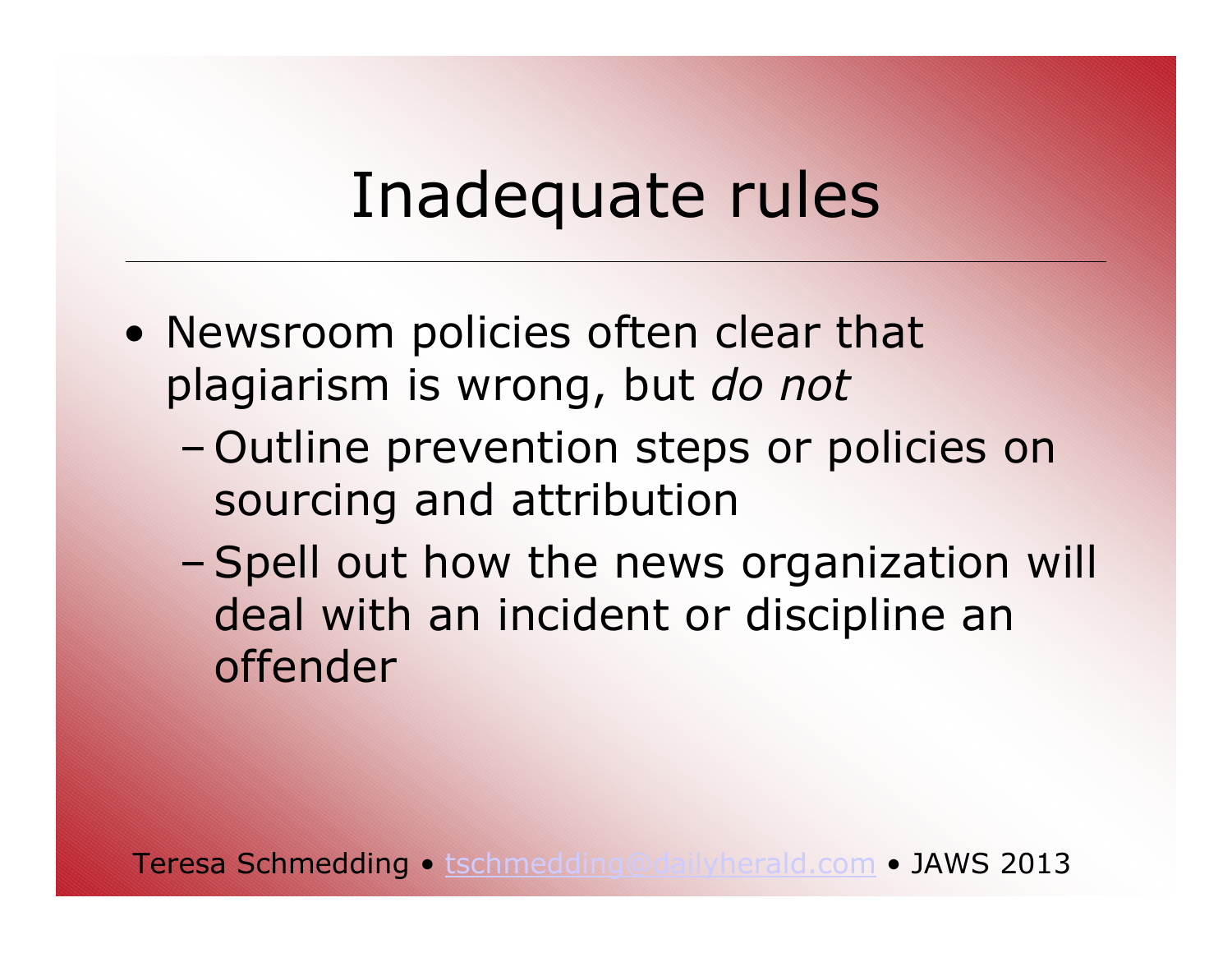### Inadequate rules

- What is aggregation policy?<br>• What is note toking policy?
- What is note taking policy?<br>• What is sut/paste policy?
- What is cut/paste policy?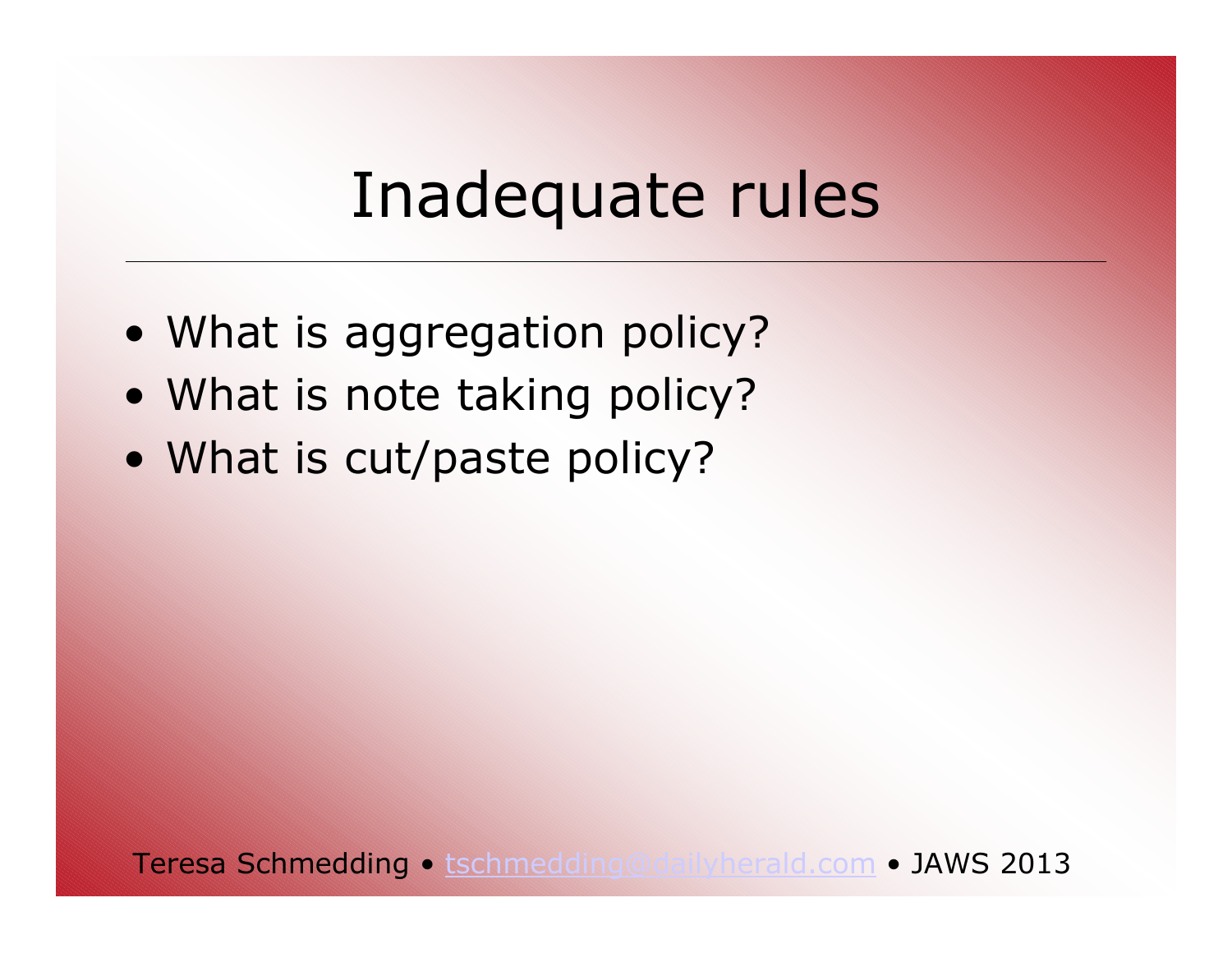## **Prevention**

- $\bullet$ Good newsroom policies should<br>Reclase there is a price
	- –Be clear there is a price
	- –Share policy widely and confront<br>incidents with onenness incidents with openness
	- –Establish random spot-checks of<br>renorters' sources reporters' sources
	- –Specify discipline: Ex, plagiarism judged<br>hy severity: fabrication always dismissal by severity; fabrication always dismissal
	- –Treat everyone equally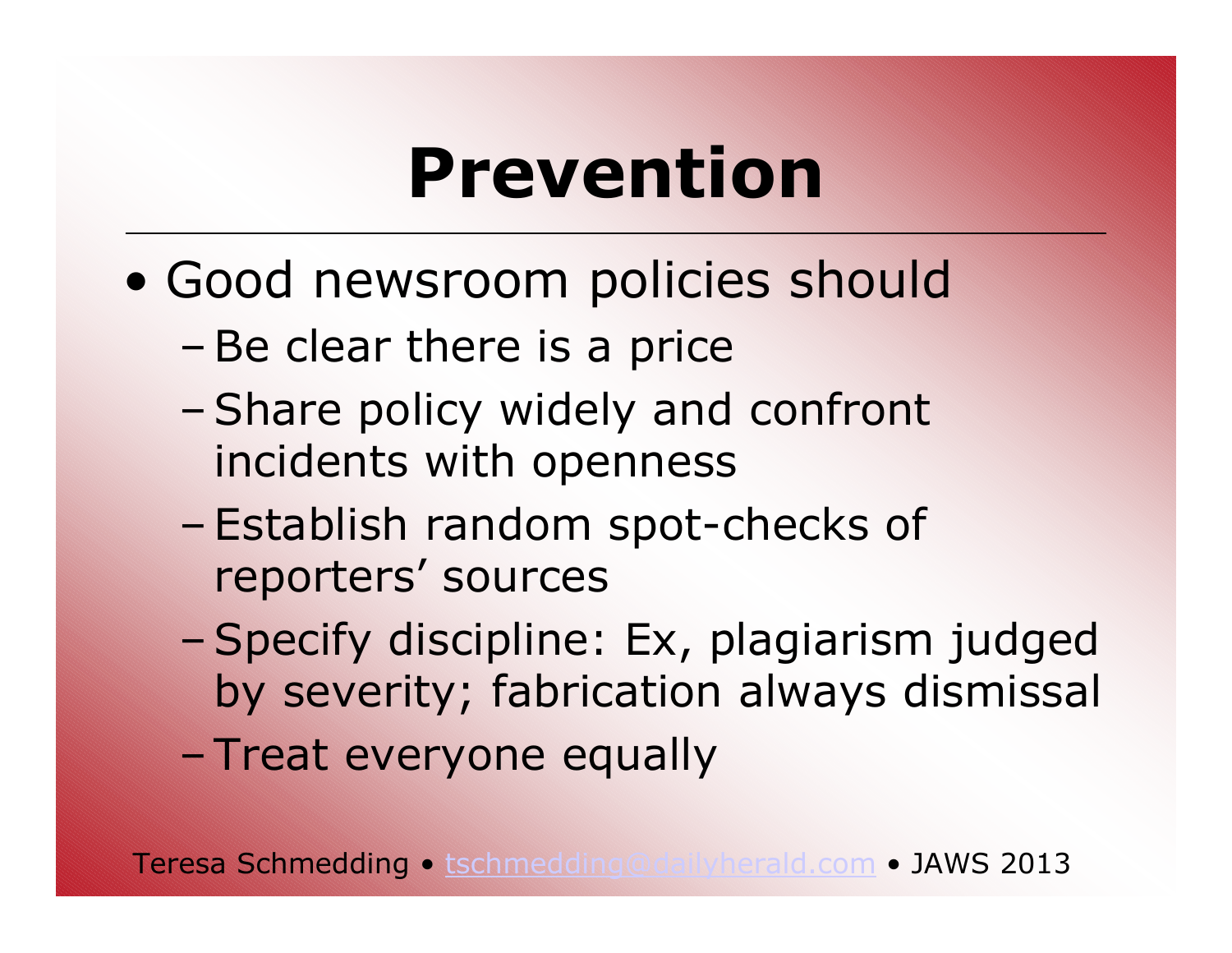## Companies should …

- Encourage video or audio of interviews
- Require reporters to discuss unnamed<br>sources with at least one editor sources with at least one editor
- Make digital reporters link to material<br>that will confirm sources' identities that will confirm sources' identities
- Editors should challenge and check<br>digital material digital material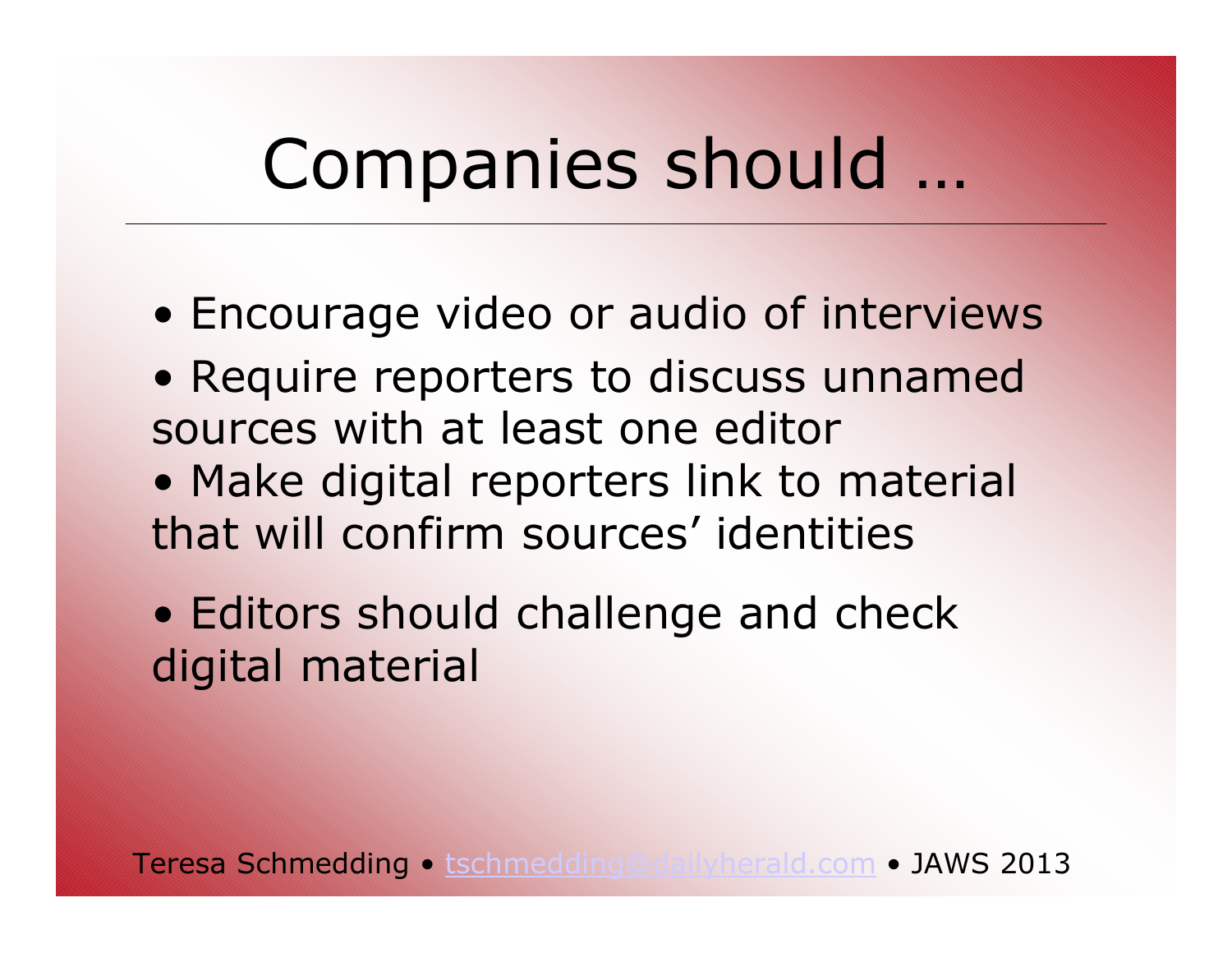# We should …

#### Attribute everything! |<br>|<br>|

- Require sourcing<br>• Den't be aby abe
- $\bullet$ Don't be shy about<br>qiving givingcredit to competitors



Source: Author's national survey of journalists, 2011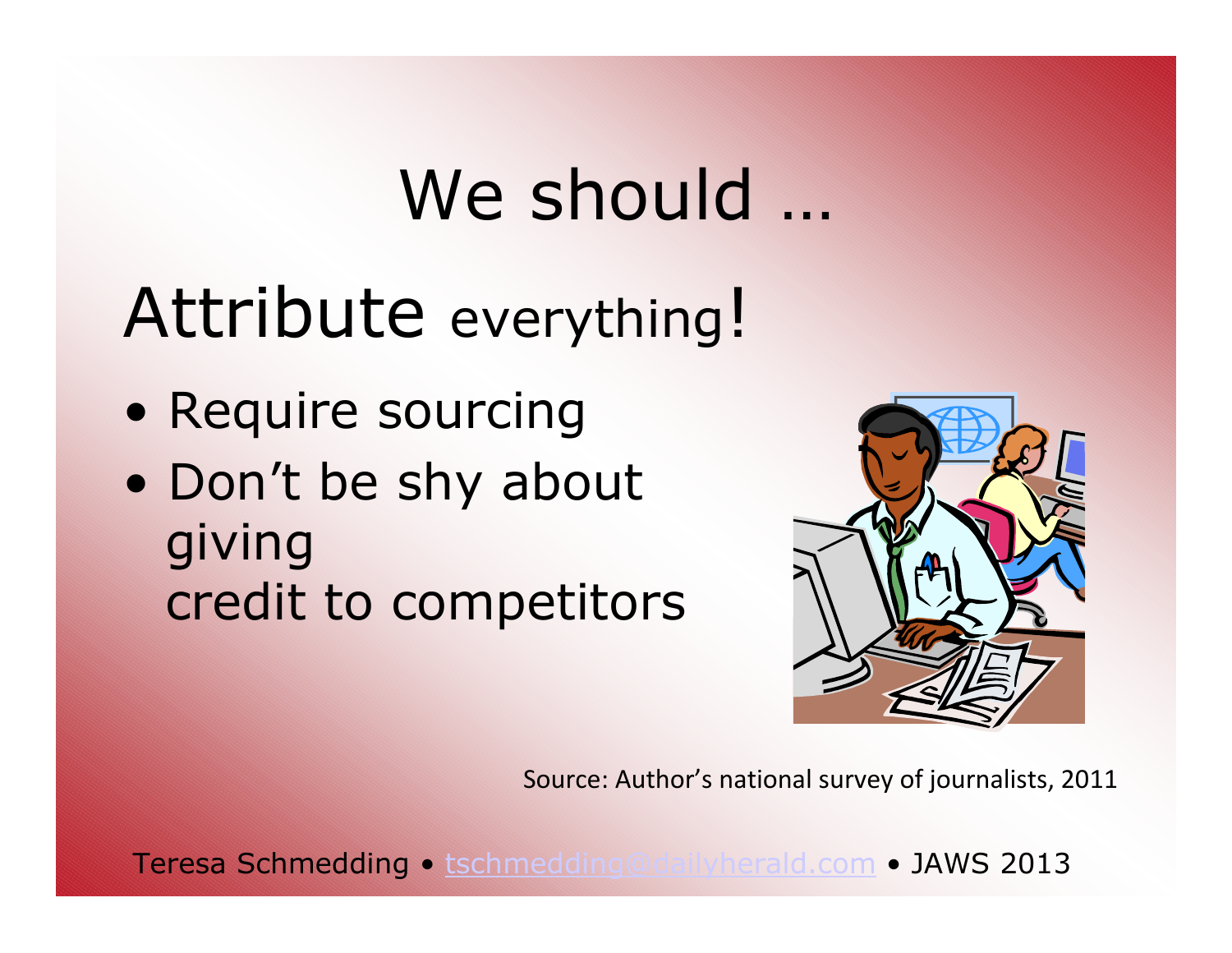## Critical editing

- Basic: How do we know th Basic: How do we know this is true?
- Logic errors<br>• Logic for ans
- $\bullet$ Look for sparse attribution
- $\bullet$ Lack of digital links
- $\bullet$ Change in voice
- $\bullet$ Writing beyond skill level
- $\bullet$  Smell test: Perfect quote, perfect source, perfect detail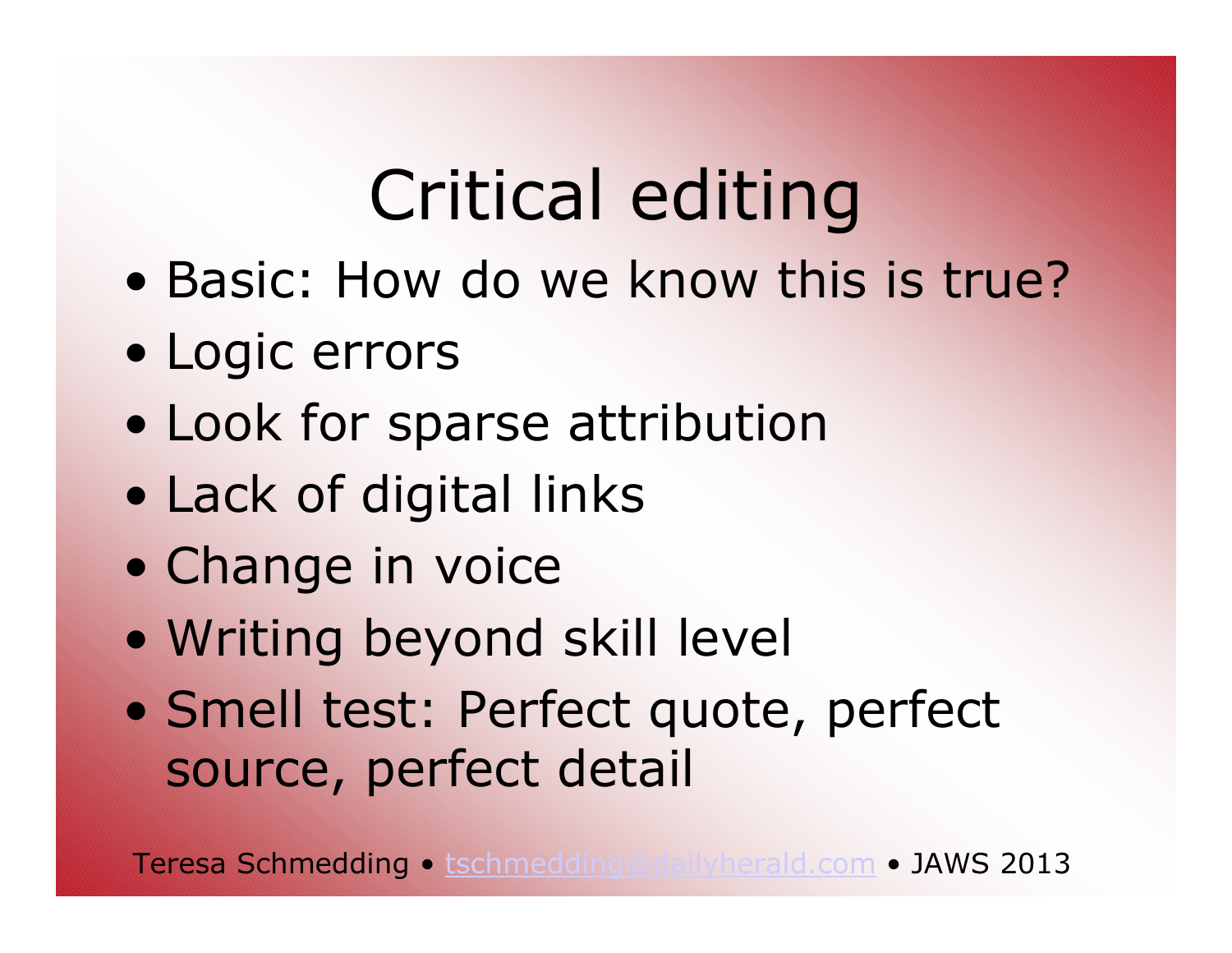

**The book**

Download the book free at www.rjionline.org/newsbooks